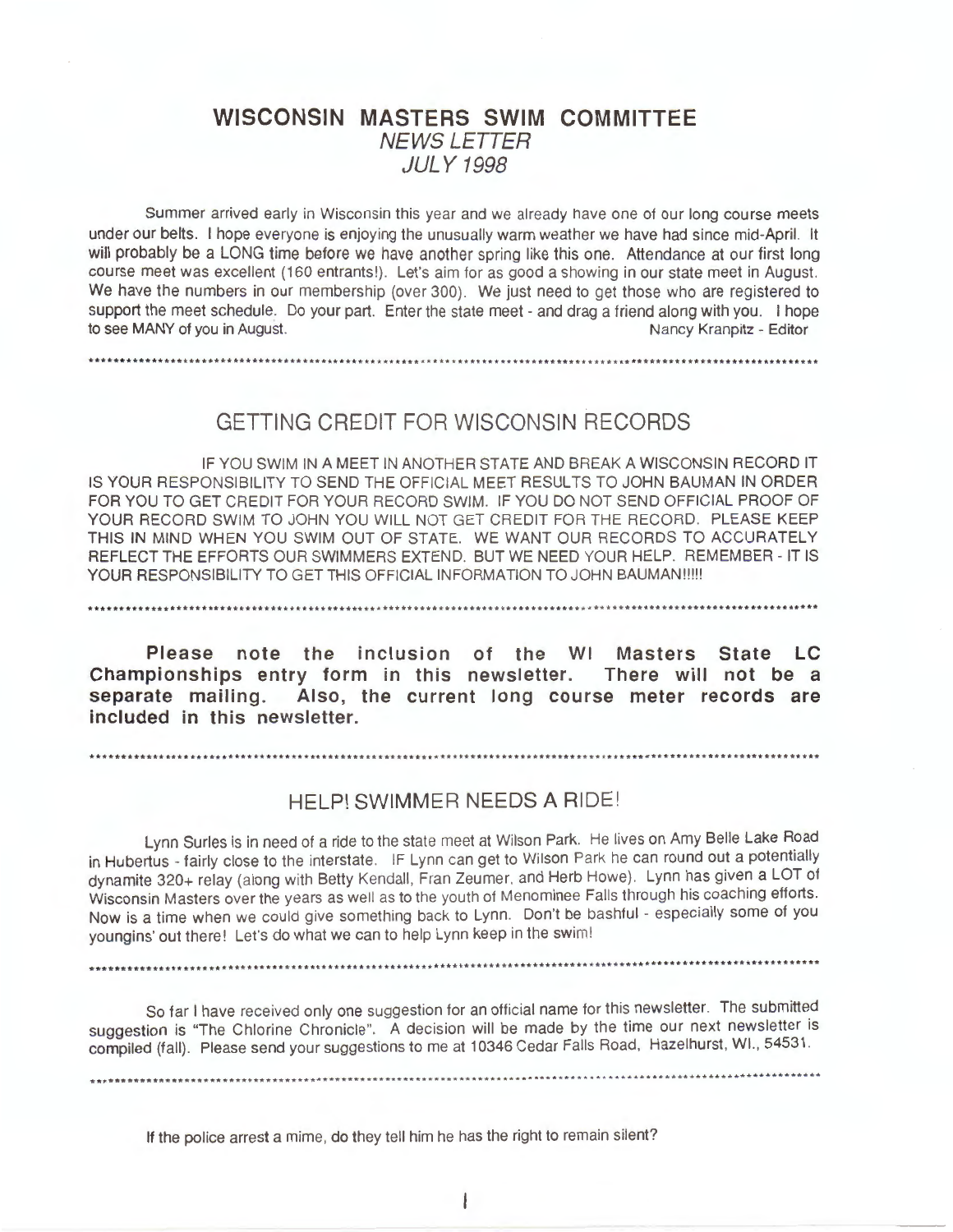# POSTAL PENTATHLON RESULTS Fall-1997

The 1997 Postal Pentathlon, sponsored by Minnesota Masters, attracted 178 swimmers and a pile of interesting statistics. Swimmers represented 32 of the United States, 1 province in Canada, 2 states in Australia, England, and the Netherlands. New York had the most entrants (33), California was second with 13, and Wisconsin third with 12 athletes. Swimmers ranged in age from 19 to 94 and for the 4th time in 5 years women submitted more entries (94) than men (84). Twelve people swam two courses, and 8 swam all three courses. Of the people who swam all three courses the youngest was Theresa Niemi (34) and the oldest was T.R. Johnson (75).

Several WMAC swimmers took advantage of the opportunity to swim a short course meters sprint, middle distance, or ironman pentathlon at the Lawrence University Meet way last October and several more took advantage of the new short course yards Fond du Lac meet in early December to fulfill requirements for entering this annual postal meet. For the second year in a row Doris Klitzke won the sprint competition (50 of each stroke plus a 100 IM) with an aggregate time of 4:10.80 in the 60-64 age group. Along the way Doris also placed first in all of the individual swims except the 50 breastroke (2nd) and her aggregate time was 9.6 seconds ahead of the 2nd place finisher. Congratulations, Doris!

Doris wasn't the only Pentathlon champion . Edie Jacobsen (50-54 ) took firsts across the board and won the ironman distance pentathlon (200 of each stroke plus a 400 IM) with an aggregate time of 19 :21 .79 . Fran Zeumer, swimming in the always tough 75-79 age group, was 4th overall in the sprint distance and took one 2nd (free), two 3rds (back and IM), and two 4ths (fly and breast).

For the men, Bob Swain (60-64) was 3rd in the ironman distance taking all 3rds along the way except in the free in which he was 4th. John Bauman (65-69) was 2nd in the middle distance final as well as in the back and IM. His fly and breastroke efforts placed him first while he claimed 3rd in the free. Also in the 65-69 age group Tom "Grampa" Michelson placed 3rd, also in the middle distance category, taking 3rds across the board except for a 2nd in the freestyle .

Representing the "younger set", David Bart (35-39) was 6th ove rall in the sprint distance and placed 4th in the breastroke, 5th in the free, 6th in the IM, and 8th in the fly and back. In the same age group William Curtis finished 2nd overall in the ironman distance and claimed 2nds in all the individual events except for the breastroke, in which he was first. Robert Meyer (40-44), rounded out the WMAC entries with 5th place finishes across the board in the sprint distance.

CONGRATULATIONS TO ALL THOSE WHO TOOK THE TIME AND EFFORT TO NOT ONLY ENTER THE PENTATHLON BUT HAD THE FORTITUDE TO DO ALL 6 EVENTS IN ONE SHORT DAY (ACTUALLY, 1/2 DAY) OF SWIMMING!

# \*••··················································································································

On occasion we are asked why we don't print in this newsletter the names as well as the times for the records in the 3 official courses we swim. The reason names are omitted is that it would consume more than the total number of pages we allot for a swim news letter! For those who are that interested in obtaining not only the records but also the names of the swimmers who hold those records you may obtain this information by sending a request and \$5.00 (to cover copying and postage charges)to John Bauman, 11917 W. Rainbow Ave, West Allis, WI., 53214.

\*\*\*\*\*\*\*\*\*\*\*\*\*\*\*\*\*\*\*\*\*\*\*\*\*\*\*\*\*\*\*\*\*\*\*\*\*\*\*\*\*\*\*\* \*\*\* \*\*\*\*\*\* \*\*\*\*\* \*\*\*\*••················ · ····································

Chris Blimel and Bridget Anderson represented the Manitowoc-Two Rivers YMCA at the YMCA Masters National Meet in Ft. Lauderdale in April. Swimming in the 45-49 age group Chris was 4th in the 1000 (16:52.39) and 200 backstroke (3 :38.53), 5th in the 200 breastroke (3:52.13), 8th in\_the 50 back  $(.45.08)$ , 100 back  $(1:39.58)$  and 500 free  $(8:08.04)$ , and 11th in the 200 free $(2:56.30)$ . Bridget  $(35-39)$ was 13th in the 50 breastroke (:40.20), 14th in the 100 free (1:10.50), 15th in the 50 free (.30.10), and 17th in the 50 fly (:35.00). Congratulations to both Chris and Bridget.

Ed. note: I KNOW many other WI masters swimmers participated in this meet. However - these are the only results I have received to date!

\*\*\*\*\*\*\*\*\*\*\*\*\*\*\*\*\*\*\*\*\*\*\*\*\*\*\*\*\*\*\*\*\*\*\*\*\*\*\*\*\*\*\*\*\*\*\*\*\*\*\*\*\*\*\*\*\*\*\*\*\*\*•······························

2

\*\*\*\*\*\*\*\*\*\*\*\*\*\*\*\*\*\*\*\*\*\*\*\*\*\*\*\*\*\*\*\*\*\*\*\*\*\*\*•········~····································································

You might be a Wisconsinite if you have more fishing poles than teeth.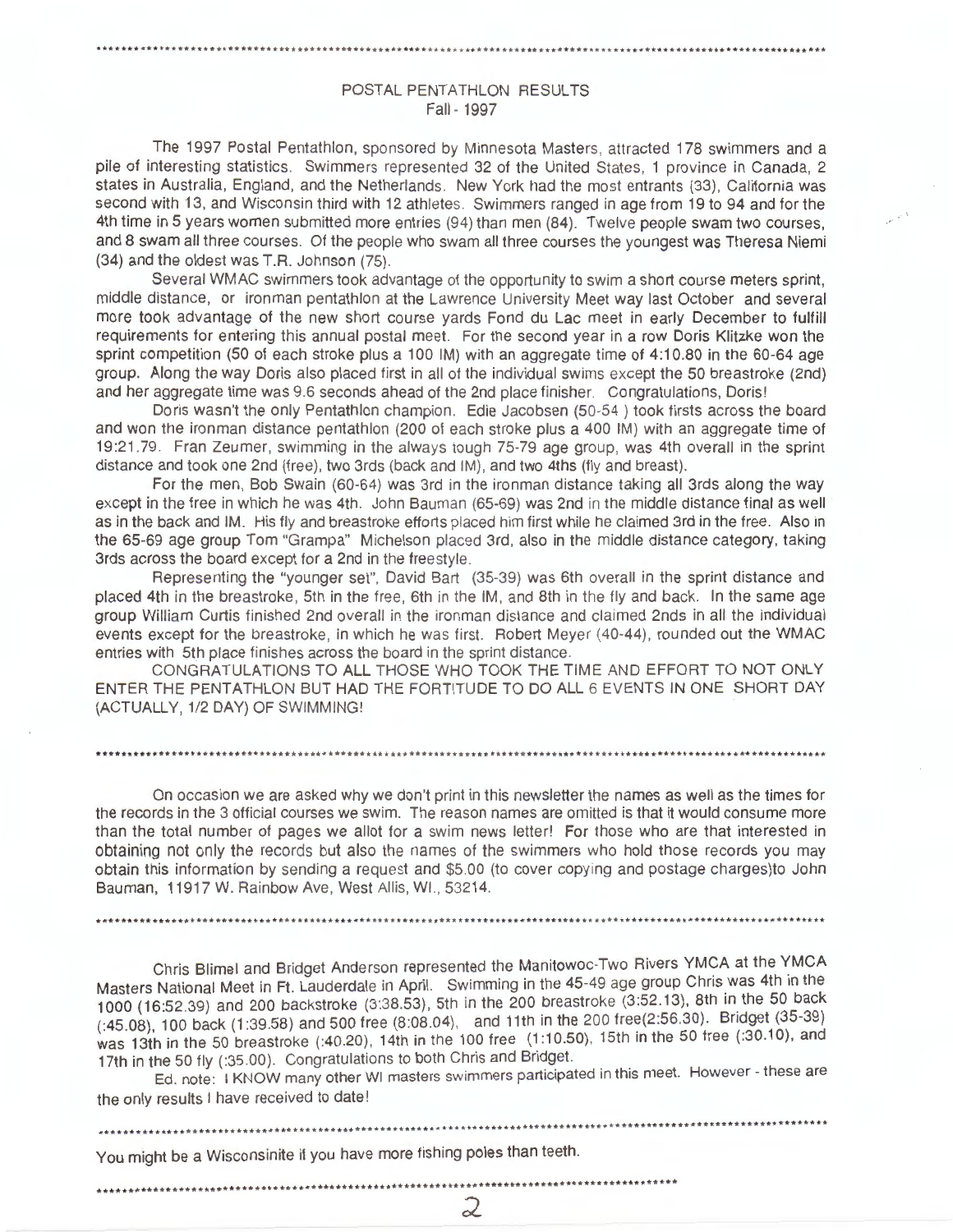# \*\*\*\*\*\*\*\*\*\*\*\*\*\*\*\*\*\*\*\*\*\*\*\*\*\*\*\*\*\*\* \*\*\*\*\*\*\*\*\*\*\*\*\* \*\*\*\*\*\*\*\*\*\*\*\*\*\*\* \*\*\*\*\*\*\*\*\*\*\*\*\*\*\*\*\*\*\*\*\*\*\* \*\* \*\*\*\*\*\*\*\*\*\*\*\*\*\*\*\*\*\*\*\*\*\*\*\*\*\*\*\*\*\*\*\*\*

# USMS NATIONAL CHAMPIONSHIP REPORT Nancy-Leigh Fisher & Gordon Schalla

Fifteen swimmers, 4 women and 11 men, participated in the 1998 USMS National Masters Swimming Championships in Indianapolis in May. The women finished 9th out of 69 teams with 159 points and the men were 30th out of 56 teams with 66 points. Combined they were 18th. Individual results are as follows:

| Laurie Alioto (40)<br>400 IM 5:09.33 1st<br>200 fly 2:28.54 2nd<br>100 fly 1:06.88 6th<br>100 back 1:08.61 6th                                                           | Melinda Mann (40)<br>50 breast :32.97 1st<br>100 breast 1:10.78 1st<br>200 breast 2:38.43 1st<br>50 fly : 28.40 3rd 3rd                                         | Corinna Maleike (38)<br>500 free 6:16.82 20th<br>200 fly 2:46.35 12th<br>200 IM 2:33.93 12th                                                                            | Mark Simpson (40)<br>50 free 25.52 52nd<br>50 fly :27.71 36th<br>100 fly 1:04.69 41st           | Rich Hubbard (45)<br>100 breast 1:14.90 20th<br>200 IM 2:41.73 34th                                               |
|--------------------------------------------------------------------------------------------------------------------------------------------------------------------------|-----------------------------------------------------------------------------------------------------------------------------------------------------------------|-------------------------------------------------------------------------------------------------------------------------------------------------------------------------|-------------------------------------------------------------------------------------------------|-------------------------------------------------------------------------------------------------------------------|
| 200 back 2:26.34 4th<br>500 free 5:56.00 5th                                                                                                                             | 100 fly 1:03.78 2nd<br>100 IM 1:05.60 2nd                                                                                                                       |                                                                                                                                                                         | Gordy Schalla (71)<br>50 free :36.28 16th<br>50 back :44.00 10th                                | Pete Toumanoff (47)<br>50 free : 26.12 40th<br>100 free :57.51 38th                                               |
| Nancy-Leigh Fisher (46)<br>100 free :56.97 3rd<br>200 free 2:05.61 2nd<br>500 free 5:38.22 2nd<br>1000 free 11:30.61 1st<br>100 back 1:04.69 2nd<br>200 back 2:23.19 1st | Morgan Byers (70)<br>200 free 2:37.75 6th<br>500 free 7:28.49 4th<br>1650 free 25:13.18 1st<br>200 back 3:15.81 5th<br>100 IM 1:24.21 6th<br>200 IM 3:09.83 4th | Tony Jansen (30)<br>50 free : 25.18 38th<br>200 free 2:08.85 37th<br>50 breast :32.03 22nd<br>100 breast 1:09.81 25th<br>200 breast 2:34.33 15th<br>100 IM 1:05.04 26th | 100 back 1:44.39 14th<br>50 breast : 46.07 9th<br>100 breast 1:56.78 9th<br>100 IM 1:50.30 12th | 200 free 2:08.79 32nd<br>100 IM 1:06.58 23rd<br>200 IM 2:31.30 29th<br>400 IM 5:24.87 15th                        |
| Alan Becker (55)<br>1650 free 22:42.85 6th<br>50 fly :30.12 12th<br>100 fly 1:17.07 9th<br>200 fly 2:52.33 8th                                                           | Tom Meehan (51)<br>50 free : 25.93 24th<br>100 free 1:00.26 30th<br>200 free 2:14.00 26th<br>200 back 2:31.37 10th                                              | Andy Schaser (41)<br>50 free : 23.71 23rd<br>50 fly : 25.80 14th<br>100 fly :56.91 13th<br>200 fly 2:07.29                                                              | Steve Justinger (45)<br>200 free 2:19.59 42nd<br>1650 free 21:12.50 8th                         | Charlie Lonsdorf (47)<br>50 free : 26.45 43rd<br>100 free :58.79 45th<br>50 fly :27.95 27th<br>100 M 1:06.15 22nd |

MELINDA MANN'S 100 BREASTROKE TIME IS A NEW AMERICAN RECORD! CONGRATULATIONS, MELINDA! SHE ALSO JUST MISSED THE AMERICAN RECORD IN THE 50 BREASTROKE. Nancy-Leigh reports that it was an amazing meet. Congratulations to all 15 of our WI masters swimmers on the fine job they did in representing our state at this national meet!

•••••••••••.•••••••••••••••...•....................•......................••..........................••.....••••....

# 1998 BADGER GAMES REPORT

A big THANK YOU to Dick Pitman and Phil Helmuth for the work they put in to making the 1998 Badger Games Masters Swim Competition such a tremendous success 160 swimmers entered the meet and, like last year, we were greeted with a gorgeous summer day for our outdoor competition. Herb Howe, 86, claimed honors as the oldest male competitor (AND oldest over-all) while Fran Zeumer (78) was the oldest female competitor. What an inspiration for the younger swimmers to see Herb and Fran, and several others in their ?O's still "in the swim". There was a lot of good, friendly, competition in all the events and it appeared that everyone really enjoyed themselves. Now - if we could just get those 160 entrants - plus others - to enter our state meet in August. Enter - and bring a friend!

Thanks, again, to Dick and Phil for making this another very successful masters swim meet.

\*\*\*\*\*\*\*\*\*\*\*\*\*\*\*\*\*\*\*\*\*\*\*\*\*\*\*\*\*\*\*\*\*\*\*\*\*\*\*\*\*\*\*\*\*\*\*\*\*\*\*\*\*\*\*\*\*\*\*\*\*\*\*\*\*\*\*\*\*\*\*\*\*\*\*\*\*\*\*\*\*\*\*\*\*\*\*\*\*\*\*\*\*\*\*\*\*\*\*\*\*\*\*\*\*\*••·········

Word has been received that Herb Zien died in January of this year. Herb had been an avid swimmer until about a year before his death and was always interested in news of our swim events . Throughout his lifetime he participated in and won many events in many meets. Our condolences to Herb's wife, Nora, and other survivors.

.....................................................................................................................

The following was sent to me by my daughter - most likely on a day when things weren't quite on the up and up with her boyfriend!

"Men are like a fine wine. They all start out like grapes, and it's our job to stomp on them and keep them in the dark until they mature into something you'd want to have dinner with."

•••••••••••••••••••••••••••••••••••••••••••••••••••••••••••••••••••••••••••••••••••••••••••••••••••••••••••••••••••••

J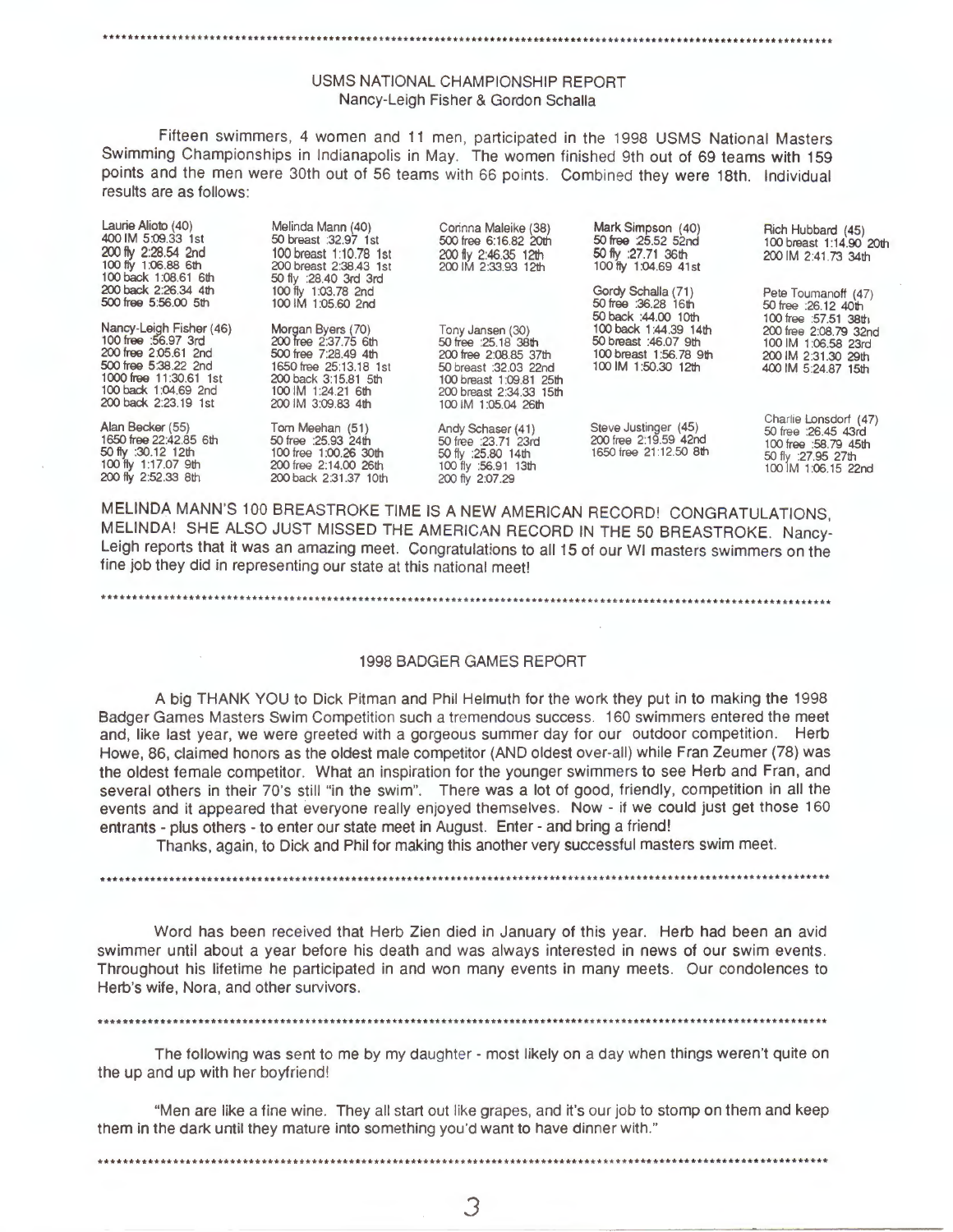10/05/97

# WISCONSIN MASTERS LONG COURSE METERS RECORDS

|                    | 50 FREE   | <b>100 FREE</b> | <b>200 FREE</b> | <b>400 FREE</b> | <b>800 FREE</b> | <b>1500 FREE</b> | 50 BACK | 100 BACK    | 200 BACK                                                                                |
|--------------------|-----------|-----------------|-----------------|-----------------|-----------------|------------------|---------|-------------|-----------------------------------------------------------------------------------------|
| <b>WOMEN 19-24</b> | : 33.2    | 1:12.59         | 2:48.50         | 6:07.40         |                 |                  | :37.63  | 1:25.41     | 3:11.92                                                                                 |
| <b>WOMEN 25-29</b> | : 29.69   | 1:07.64         | 2:35.10         | 5:15.32         | 11:37.59        | 21:55.70         | : 39.71 | 1:26.59     | 3:09.85                                                                                 |
| <b>WOMER 30-34</b> | :32.10    | 1:11.87         | 2:37.05         | 6:13.71         | 11:21.76        | 21:04.07         | : 36.64 | 1:20.84     | 2:56.30                                                                                 |
| <b>WOMEN 35-39</b> | : 31.74   | 1:21.49         | 3:05.81         | 6:24.71         | 11:26.43        | 21:31.07         | :37.98  | 1:18.32     | 2:49.56                                                                                 |
| <b>WOMER 40-44</b> | :30.14    | 1:08.79         | 2:40.84         | 5:17.69         | 11:54.79        | 26:03.25         | : 34.65 | 1:20.13     | 2:50.62                                                                                 |
| <b>WOMER 45-49</b> | : 29.90   | 1:26.50         | 2:26.40         | 5:07.25         | 10:50.20        | 20:13.44         | :34.41  | 1:45.81     | 2:44.19                                                                                 |
| <b>WOMEN 50-54</b> | : 38.06   | 1:29.42         | 3:26.24         | 7:12.19         | 14:50.44        | 27:49.76         | :43.95  | 1:52.73     | 3:41.38                                                                                 |
|                    |           |                 |                 |                 |                 |                  |         |             |                                                                                         |
| <b>WOMER 55-59</b> | :37.00    | 1:28.97         | 3:37.42         | 7:4716          | 16:06.21        | 29:47.31         | : 45.24 | 1:56.69     | 4:17.23                                                                                 |
| <b>WOMER 60-64</b> | :36.81    | 1:24.54         | 4:04.55         | 8:00.16         | 18:46.91        | 33:06.26         | : 44.32 | 1:40.29     | 3:45.39                                                                                 |
| <b>WOMEN 65-69</b> | : 43.31   | 1:43.91         | 3:57.29         | 8:27.26         | 17:21.19        | 36:07.91         | :54.78  | 2:02.77     | 5:20.23                                                                                 |
| <b>WOMEN 70-74</b> | : 47.54   | 1:52.20         | 4:16.11         | 8:40.58         | 18:45.24        | 42:14.37         | :51.45  | 1:56.77     |                                                                                         |
| <b>WOMEN 75-79</b> | :49.73    | 1:57.68         | 4:16.45         | 9:05.63         | 22:08.18        |                  | 1:13.67 | 3:34.32     | 7:20.63                                                                                 |
| <b>WONEN 80-84</b> | 1:57.41   | 3:06.37         | 6:28.32         | 11:51.96        |                 |                  | 1:34.64 | 3:33.40     | 7:52.16                                                                                 |
| <b>WOMER 85-89</b> |           |                 |                 |                 |                 |                  |         |             |                                                                                         |
| <b>MEN 19-24</b>   | : 29.00   | 1:02.02         | 2:23.27         | 5:13.51         |                 |                  | : 30.86 | 1:14.13     |                                                                                         |
| <b>MEN 25-29</b>   | : 25.90   | :58.76          | 2:08.09         | 4:32.64         | 10:07.38        | 17:54.03         | :32.69  | 1:11.04     | 2:33.73                                                                                 |
|                    |           | :57.92          | 2:12.54         |                 | 10:40.37        | 19:41.13         | :30.57  | 1:07.77     | 2:37.28                                                                                 |
| <b>MEN 30-34</b>   | : 26.76   |                 |                 | 4:52.67         |                 |                  |         |             | 2:35.65                                                                                 |
| <b>MEN 35-39</b>   | : 26.10   | :57.90          | 2:18.69         | 4:54.52         | 10:53.70        | 21:12.76         | :32.38  | 1:10.97     |                                                                                         |
| MEN 40-44          | : 26.33   | :58.90          | 2:21.08         | 4:58.50         | 11:05.90        | 21:44:28         | :32.78  | 1:17.34     | 2:39.34                                                                                 |
| <b>MEN 45-49</b>   | : 28.14   | 1:03.44         | 2:27.75         | 5:01.29         | 10:37.23        | 19:50.83         | :36.72  | 1:20.43     | 2:56.01                                                                                 |
| <b>MEN 50-54</b>   | : 29.34   | 1:05.66         | 2:32.91         | 5:39.51         | 12:28.84        | 21:59.27         | :42.51  | 1:25.69     | 3:02.02                                                                                 |
| <b>MEN 55-59</b>   | :30.89    | 1:09.36         | 2:40.24         | 6:03.97         | 12:02.75        | 23:42.71         | :35.85  | 1:29.09     | 3:09.35                                                                                 |
| <b>MEN 60-64</b>   | :31.61    | 1:11.39         | 2:48.58         | 6:05.16         | 13:27.14        | 25:33.12         | : 39.83 | 1:31.62     | 3:14.36                                                                                 |
| MEN 65-69          | :31.79    | 1:13.68         | 2:49.54         | 5:59.67         | 12:09.27        | 25:07.50         | : 43.23 | 1:44.01     | 3:40.33                                                                                 |
| <b>MEN 70-74</b>   | : 33.43   | 1:20.95         | 2:58.97         | 6:16.52         | 13:49.47        | 24:33.74         | :46.59  | 1:50.07     | 4:07.78                                                                                 |
| <b>MEN 75-79</b>   | :35.00    | 1:21.64         | 3:03.43         | 6:28.28         | 13:35.96        | 25:41.55         | :56.99  |             |                                                                                         |
| <b>MEN 80-84</b>   | :40.00    | 1:41.97         | 4:04.11         | 8:55.00         | 17:20.08        | 31:13.13         | 1:02.05 |             |                                                                                         |
| <b>MEN 85-89</b>   | :51.09    | 2:22.65         | 5:33.99         |                 | 18:54.18        | 35:41.62         |         |             |                                                                                         |
|                    |           |                 |                 |                 |                 |                  |         |             |                                                                                         |
| <b>WOMEN 19-24</b> | 50 BREAST | 100 BREAST      | 200 BEEAST      | <b>50 FLY</b>   | 100 FLY         | 200 FLY          | 200,146 | 400 IM      |                                                                                         |
| <b>WONEN 25-29</b> | :40.32    | 1:24.77         | 3:08.15         | : 31.39         | 1:12.52         | 3:02.28          | 2:47.10 | 6:05.40     |                                                                                         |
| WOMER 30-34        | :41.68    | 1:32.94         | 3:21.41         | :34.45          |                 |                  | 3:03.28 | 6:23.97     |                                                                                         |
| <b>WOMER 35-39</b> | : 40.34   | 1:31.39         | 3:17.74         | : 35.52         | 1:14.41         | 2:45.30          | 3:08.66 | 5:54.39     |                                                                                         |
|                    |           |                 |                 |                 |                 |                  | 3:00.56 | 7:04.88     |                                                                                         |
| <b>WOMEN 40-44</b> | :38.09    | 1:24.04         | 3:06.75         | : 31.87         | 1:13.80         | 3:30.08          |         |             | 一般在在在在水中在在在在在在在在                                                                        |
| <b>WOMEN 45-49</b> | :43.65    | 1:42.17         | 3:47.73         | :41.45          | 1:43.67         | 3:37.78          | 3:31.11 | 6:31.68     | polka.                                                                                  |
| <b>WOMER 50-54</b> | :53.30    | 1:55.88         | 4:15.27         | : 41.68         | 1:47.99         | 4:16.47          | 3:35.81 | 8:22.64     |                                                                                         |
| <b>WOMER 55-59</b> | :47.17    | 1:46.30         | 3:47.56         | :42.39          | 1:44.21         | 4:00.78          | 3:37.51 | 7:56.45     |                                                                                         |
| <b>WOMEN 60-64</b> | :51.81    | 1:57.95         | 4:07.37         | :42.84          | 1:53.23         | 6:24.33          | 3:40.57 | 10:55.62    |                                                                                         |
| <b>WOMEN 65-69</b> | :53:36    | 1:56.69         | 5:20.00         | :59.69          |                 |                  |         |             |                                                                                         |
| WOMEN 70-74        | 1:02.70   | 2:29.31         | 5:20.28         | 1:11.79         |                 |                  |         |             |                                                                                         |
| <b>WOMEN 75-79</b> | 1:11.11   | 2:42.73         | 5:51.73         |                 |                 |                  |         |             |                                                                                         |
| <b>MOMEN 80-84</b> | 1:26.20   | 3:22.91         | 7:24.77         |                 |                 |                  |         |             |                                                                                         |
| <b>WOMEN 85-89</b> |           |                 |                 |                 |                 |                  |         |             |                                                                                         |
| <b>MEN 19-24</b>   | : 38.42   | 1:25.64         |                 | : 27.91         | 1:16.07         |                  | 2:42.95 |             |                                                                                         |
| <b>MEN 25-29</b>   | :33.98    | 1:14.53         | 2:46.18         | : 28.60         | 1:04.44         | 2:39.77          | 2:32.57 | 5:17.22     |                                                                                         |
|                    |           |                 | 2:50.20         | : 28.41         | 1:07.06         | 2:46.19          | 2:31.79 | 5:40.17     |                                                                                         |
| <b>MEN 30-34</b>   | : 33.62   | 1:15.78         |                 |                 |                 | 2:54.51          | 2:34.94 | 5:32.46     |                                                                                         |
| <b>MEN 35-39</b>   | :35.61    | 1:17.79         | 2:49.35         | : 28.61         | 1:06.55         |                  |         | 5:35.22     | You might be a Wisconsinite if you know how to<br>************************************* |
| <b>HEN 40-44</b>   | : 36.86   | 1:19.92         | 2:51.94         | : 28.66         | 1:05.90         | 2:37.18          | 2:33.30 |             |                                                                                         |
| <b>MEN 45-49</b>   | :37.30    | 1:21.85         | 3:02.15         | : 29.65         | 1:06.40         | 2:47.21          | 2:51.05 | 6:04.19     |                                                                                         |
| <b>HEN 50-54</b>   | :37.63    | 1:23.94         | 3:04.04         | :31.50          | 1:15069         | 2:57.53          | 2:50.26 | 6:07.78     |                                                                                         |
| <b>MEN 55-59</b>   | :41.14    | 1:29.58         | 3:21.93         | :33.56          | 1:25.40         | 3:21.17          | 3:03.49 | 6:31.56     |                                                                                         |
| <b>HEN</b> 60-64   | :40.20    | 1:33.19         | 3:26.80         | :34.48          | 1:27.90         | 3:28.82          | 3:11.13 | 7:04.95     |                                                                                         |
| <b>MEN 65-69</b>   | :43.55    | 1:38.90         | 3:44.20         | :34.78          | 1:33.61         | 3:40.65          | 3:28.92 | 7:21.76     |                                                                                         |
| <b>MEN 70-74</b>   | : 54.77   | 2:20.04         |                 | :37.50          | 1:49.29         | 4:50.56          | 3:50.28 | 9:25.81     |                                                                                         |
| <b>MEN 75-79</b>   |           |                 |                 |                 |                 | 5:08.90          |         | $9:53.41$ . |                                                                                         |
| <b>MEN 80-84</b>   | 1:01.82   | 2:26.78         |                 |                 |                 | 5:57.72          |         |             |                                                                                         |
|                    |           |                 |                 |                 |                 |                  |         |             |                                                                                         |
| <b>MEN 85-89</b>   |           |                 |                 |                 |                 |                  |         |             |                                                                                         |

 $\overline{4}$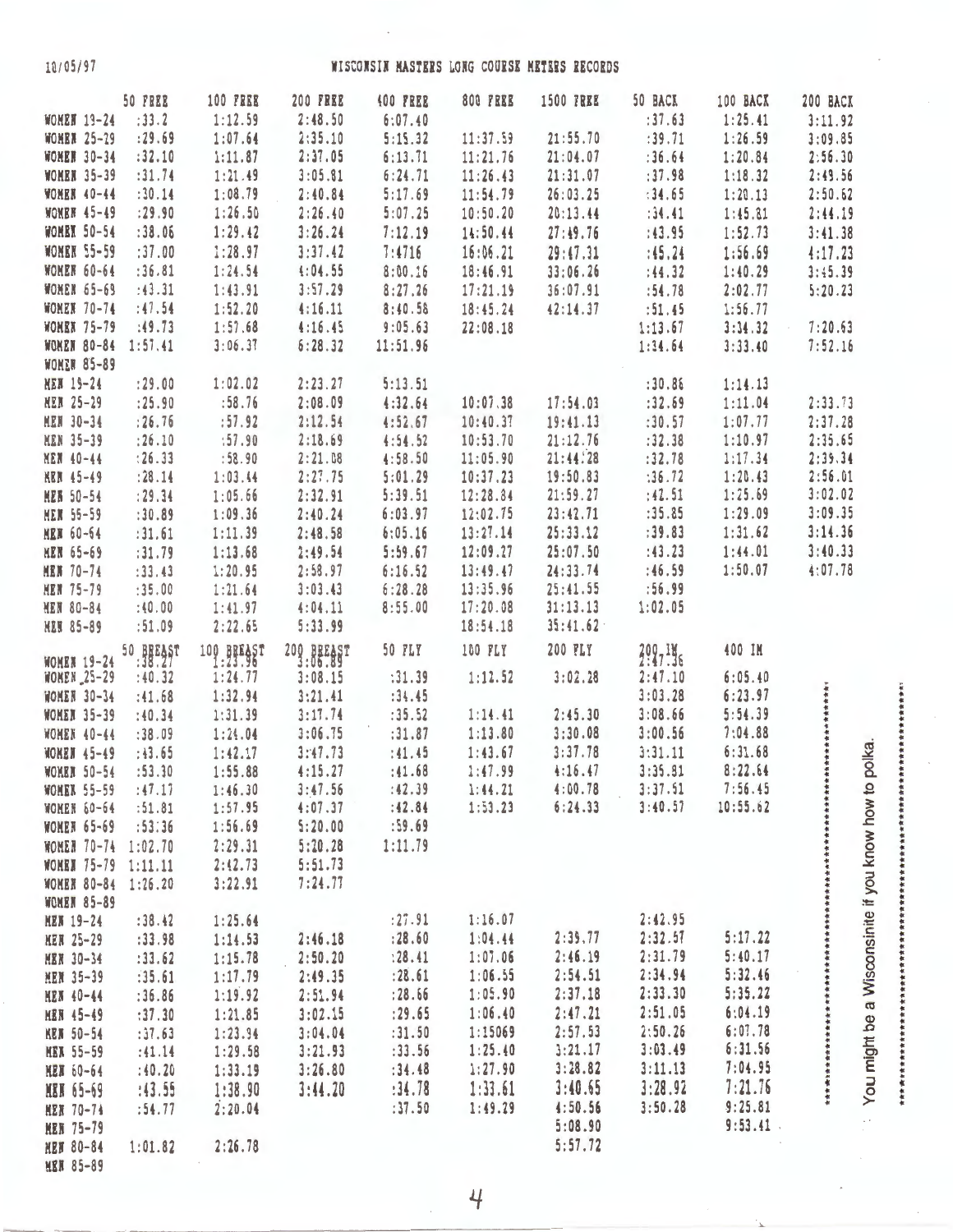| 10/05/97          |                 |                 |                 | WISCONSIN MASTERS LONG COURSE METERS RELAY RECORDS |            |
|-------------------|-----------------|-----------------|-----------------|----------------------------------------------------|------------|
|                   | <b>200 FREE</b> | <b>400 FREE</b> | <b>800 FREE</b> | 200 MEDLEY                                         | 400 MEDLEY |
| WOMEN 76+         |                 |                 |                 |                                                    |            |
| <b>WOMEN 100+</b> |                 |                 |                 |                                                    |            |
| <b>WOMEN 120+</b> |                 |                 |                 | 2:47.32                                            |            |
| <b>WOMEN 160+</b> | 2:33.11         |                 |                 | 2:58.50                                            |            |
| <b>WOMER 200+</b> | 2:58.34         |                 |                 | 3:47.44                                            |            |
| WOMER 240+        | 3:17.73         |                 |                 | 3:29.71                                            | 7:59.68    |
| <b>WOMEN 280+</b> |                 |                 |                 |                                                    |            |
| WOMEN 320+        |                 |                 |                 |                                                    |            |
| <b>MEN 76+</b>    |                 |                 |                 |                                                    |            |
| <b>MEN 100+</b>   |                 | 4:36.81         | 11:21.54        | 2:17.75                                            |            |
| <b>MEN 120+</b>   | 1:50.32         | 5:27.77         |                 | 2:05.61                                            | 5:18.68    |
| <b>MEN 160+</b>   | 2:06.53         | 4:44.24         |                 | 2:05.51                                            | 5:23.08    |
| <b>MEN 200+</b>   | 2:44.55         | 5:59.51         |                 | 2:48.99                                            | 6:26.40    |
| <b>MEN 240+</b>   | 2:23.20         |                 |                 | 2:35.42                                            | 6:58.09    |
| <b>MEN 280+</b>   | 2:23.20         |                 |                 |                                                    | 7:18.98    |
| <b>MEN 320+</b>   |                 |                 |                 |                                                    |            |
| MIXED 76+         |                 |                 |                 |                                                    |            |
| MIXED 100+        |                 |                 |                 | 2:17.94                                            |            |
| <b>MIXED 120+</b> | 2:13.36         |                 |                 | 2:17.44                                            |            |
| MIXED 160+        | 2:11.64         | 5:15.12         |                 | 2:32.64                                            | 6:28.47    |
| <b>MIXED 200+</b> | 2:34.25         | 5:47.24         |                 | 3:09.00                                            |            |
| MIXED 240+        | 2:29.94         | 5:37.11         |                 | 2:50.36                                            | 7:25.53    |
| MIXED 280+        | 2:43.48         | 6:57.74         | 15:57.06        | 3:42.97                                            |            |
| MIXED 320+        |                 |                 |                 |                                                    |            |

## RACINE QUARRY OPEN WATER CHALLENGE RESULTS Sunday, July 5, 1998

Thanks to the OUTSTANDING efforts of meet director Linda Eberle, the 1998 Racine Quarry Swim was a big hit among the 52 masters entrants. As evidenced by the growing numbers (20 entries in '96, 40 in '97), this meet is quickly earning an excellent reputation in the Wisconsin, Illinois, and Minnesota area.

Swimmers were greeted with sunny skies, an air temperature of 75 and a water temperature of 80! The 1.2 mile masters segment of the swim (which included races for USS entrants as well) was started in 2 waves about 4 minutes apart.. A shoreline start and finish was used which meant (for those of us unfamiliar with open water swims) swimmers lined up on the beach, and with the starting sound, ran into the water and proceeded to swim the course. Swimmers then had to exit the water and run into a timing chute to receive their finish times.

Chris Mayfield, San Francisco, CA., was the overall winner in 21:38.74. He was followed by Wisconsin swimmers Eric Jernberg (2nd), Keith Krueger (4th), Eric Eberle (8th), Andrew Schaser (10th), Antonio Portela (13th), Christopher Ehlenbach (14th), David Watson (17th), Joe Reischl (20th), Keith Wehr (23rd), David Avgeri (25th), Ed Wallen (26th), Paul Cooper (27th), Larry Baker (28th), Dan Joyce (32nd), Neil Wright, (34th), Gary Janicki (35th), Tom Mikulecky (39th), Brad Grunert (45th), John Bauman (46th), Will Moser (47th), and Ramon Klitzke (48th).

Doria Portela led the women entrants - who were ranked in the overall finish tabulation along with the men - in 5th place. Other Wisconsin women finishers were Laurie Alioto (9th), Carol Caesarean (19th), Melodee Nugent (24th), Carla Cooper (29th), Nancy Ehrke (31st), Doris Klitzke (37th), Carol Smollen (40th), and Ingrid Stine (44th).

In addition to a great swim and a great work out participants were able to enjoy the sandy beach, air conditioned bath house, FLUSH toilets (YES!), showers, lockers, and a concession stand. Each swimmer also received a goody bag with lotion, chips, Hardees coupons, note paper, candies, shampoo, and a bottle of 7-up as well as a T-shirt and swim cap! All for the \$15.00 entry fee!

Congratulations, once again, to Linda Eberle for her work in establishing this meet and running it so successfully. Mark you calendars for next year's quarry swim - Saturday, July 3rd, 1999!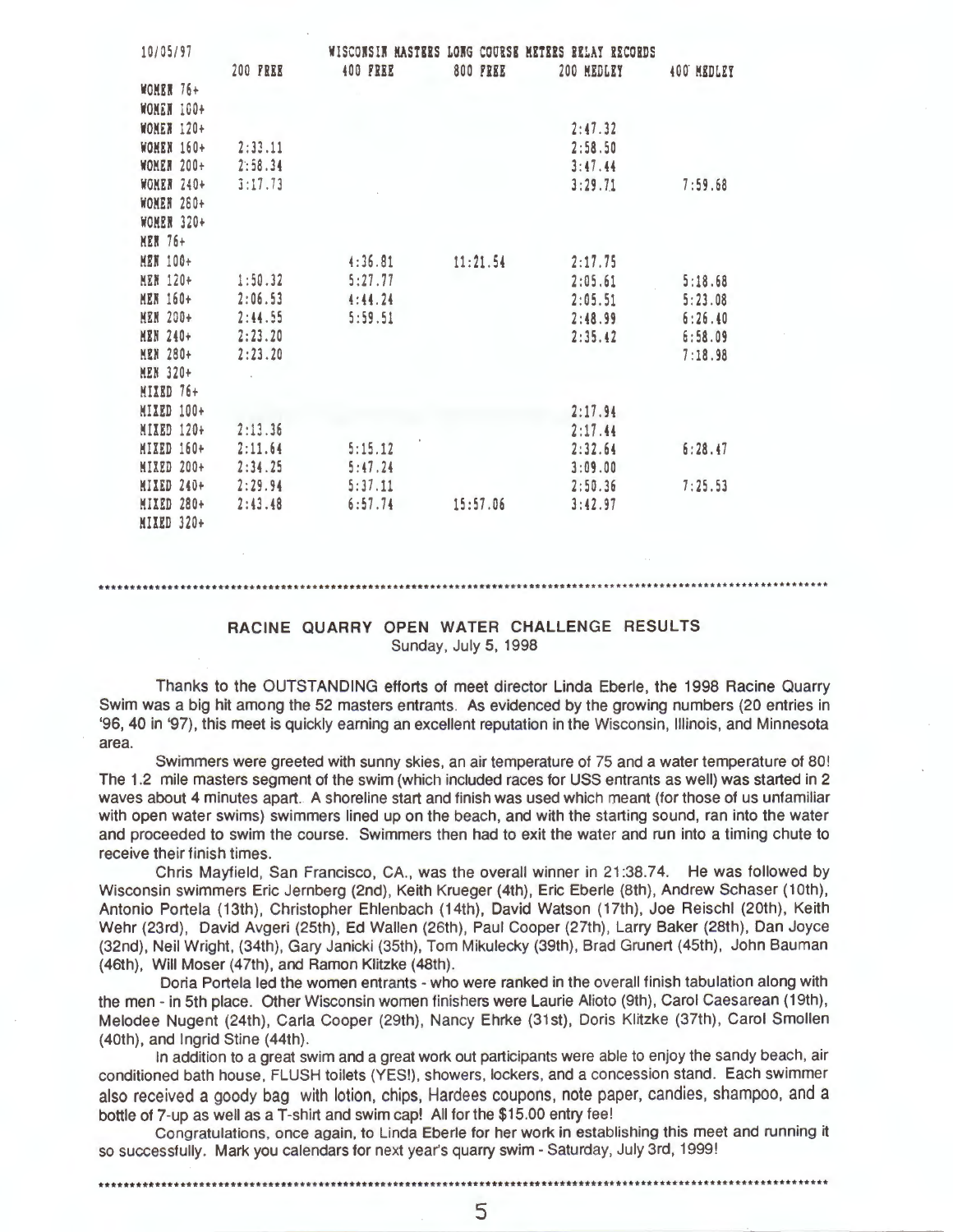# TIP OF THE MONTH: **WARM** UP FOR MEETS From Maverick Lane Lines March 1998

•••••••••••••••••••.......•...............•••.......•........•............•.•..........................••••..........

If you have a warmup that has been successful for you in the past, use it! If you normally swim about 2000 yards in your training, you should swim about 500 yards for your warmup. Concentrate on technique, be relaxed and loosen up. Pace 50's will help on your distance events. Include S0's and 25's of each stroke, gradually building up to race pace. Get acquainted with the starting blocks by doing several starts for each of the strokes you are swimming. Sprint as you plan to do in your race, because your body needs to get used to swimming fast. Do turns for your events, and if the meet is outdoors, note how the wind is blowing the backstroke flags. Observe how that changes the number of strokes you need from the flags to the wall at each end of the pool.

It's a good idea to practice the warmup you will be doing at the meet in your training sessions, especially the week before the meet. Preparation for the meet also includes eating whatever foods work well for you. Do this before workouts, so your body doesn't have to adjust to new foods. Get to the meet on time and you won't be rushed. Check the heat sheet to know your events and lane assignments. Do a short warm up and stretch your muscles for each event. Cool down after each event to reduce the buildup of lactic acid in your muscles.

Mentally prepare for each event. Think about the event and visually go through your race - step up on the block, go through each stroke, turn and touch out at the finish. Program your meet so you will be on automatic and you will make fewer mistakes, be more relaxed and enjoy the thrill of the competition, whether it's your first meet or umpteenth.

#### ••••••••••••••••••••••••....•••....•••••••..••.••••••.••.•.•.••......•...............................................

# USMS SERVICE AWARD NOMINATIONS DUE AUGUST 1ST

USMS recognizes the tremendous time, resourcefulness, and creativity of our volunteers. To show our appreciation for these volunteers, we have established the USMS Service Award. If you know of a worthy recipient, share your perception of this person's service by letter. Submit your nomination to Mary Lee Watson, Chairman, Recognition & Awards, 109 Cottonwood Drive, Franklin, TN., 37069, by August 1st. Be sure to include the name, address, and phone number of the nominee, the type of service, the scope and impact of the nominee's service, and your own name, address, and phone number. Fifteen of our invaluable volunteers will be recognized .

Congratulations to Gary Bezella who swims out of the Neenah-Menasha YMCA and for Wisconsin Masters. At the state short course yards meet this past April Gary won and set new state records in the 50 and 100 yard freestyle events (:26.59 and 1:01.99 respectively). Those records had been on the books since 1985 (for the 50) and 1986 for the 100. Gary swims in the 60-64 age group. CONGRATULATIONS, **GARY!** 

.•....••....•...........................•••..........................................................................

....••.............................................•.................................................................

Interested in the 3000 and/or 6000 yard postal National Championships? This event can be swum in any 25 yard pool any time between September 1 and October 31, 1998. Send a SASE to me ( 10346 Cedar Falls Rd., Hazelhurst, WI. , 54531) or contact Ann Svanson, P.O. Box 425, Greenfield Center, NY, 12833, 518-893-1967 before 8:00 PM EST or E-Mail asvanson@skidmore.edu .

......................................••••...•••...•••.....••••......................................................

You might be a Wisconsinite if your 4th of July family picnic was moved indoors due to frost.

•••••••••••••••••••••••••••••••••••••••••••••••••••••••••••••••••••••••••••••••••••••••••••••

b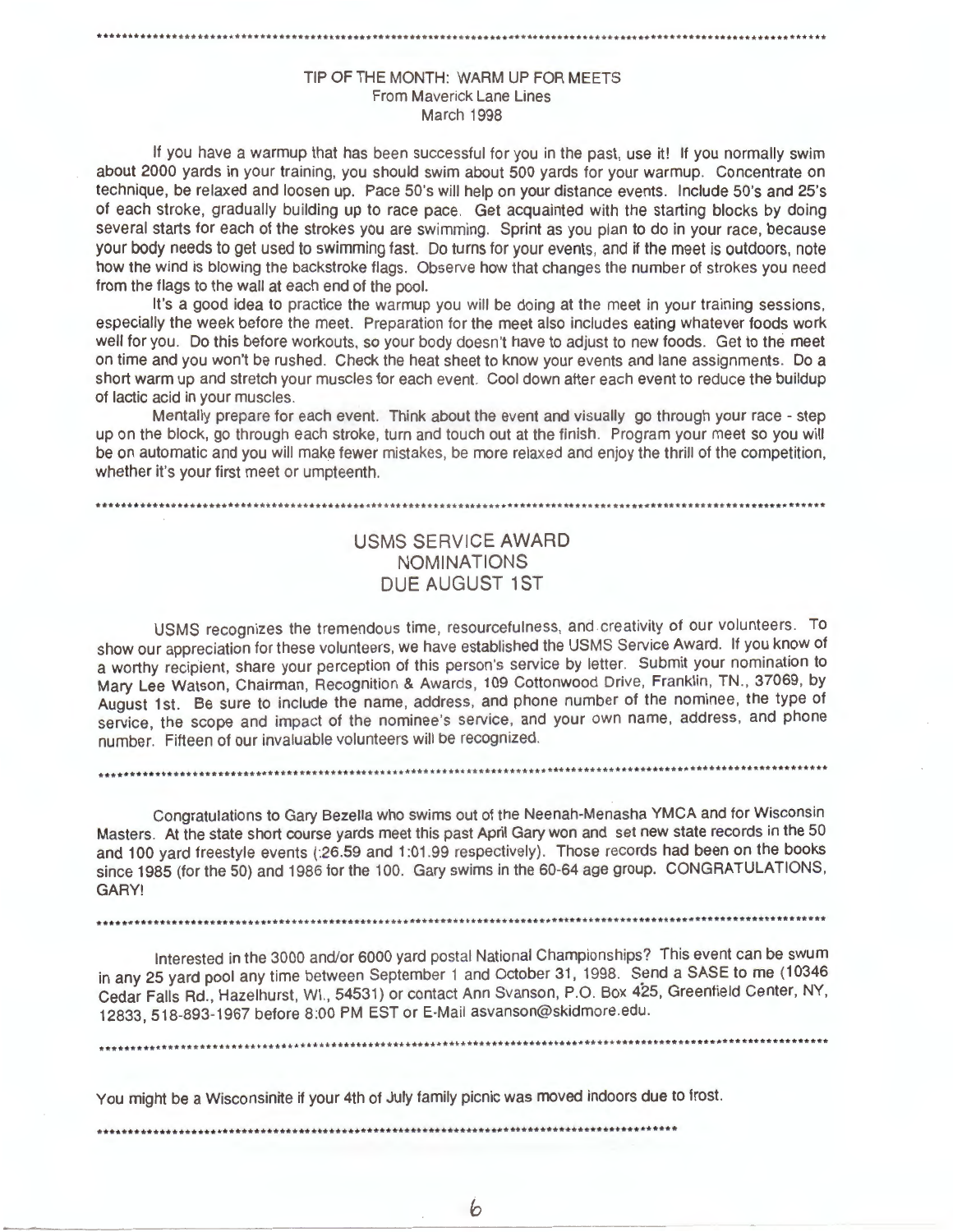# ·················································································•\*••································

# **WISCONSIN MASTERS**  LONG COURSE SWIMMING CHAMPIONSHIPS AUGUST 7-8-9, 1998

- SPONSORED BY: The Wisconsin Masters Aquatic Club.
- SANCTIONED BY: Wisconsin LMSC for USMS, Inc. Sanction No. 208-09.
- LOCATION: Wilson Park Recreation Center, 4001 So. 20th St, Milwaukee, WI.
- FACILITIES: 8 lane, 50 meter pool with anti-turbulent lane guides, starting blocks, and backstroke flags.
- TIME: Friday, Aug 7: Warm-up 6:00 PM, meet starts at 6:45 PM. Saturday, Aug 8 and Sunday Aug 9, Warm-up 7:00 **AM ,** meet starts at 8 :00 **AM .**
- ELIGIBILITY: Open to all Masters Swimmers 19 years old or older. All entrants must be a registered Masters Swimmer and the USMS number must be on the entry. Swimmers not registered with the WI LMSC must submit a copy of their USMS registration card.
- RULES: Official Masters Rules will govern this meet. All events will be timed finals.
- SEEDING: The 400 and 1500 freestyle will be deck seeded, slowest to fastest. All other heats will be pre-seeded, by computer, slowest to fastest. Please submit a reasonably accurate seed time. A No Time will be seeded in the slowest heat. Entries for the 1500 freestyle will not be accepted without a seed time which, at the discretion of the meet director, may be subject to changed based on prior performances. Age groups and sexes will be combined to expedite the meet.
- TIMING: Will be with an automatic timing system backed up by watches. Members of the WMAC will be expected to assist with the timing.
- WARM-UPS: Lanes 1 & 8 will be start and sprint lanes with swimming in one direction only and exiting to the side or end. Lanes 2-7 will be for circle swimming only - NO DIVING STARTS from the blocks or the deck in lanes 2-7. Swimmers must enter the pool feet first in a cautious manner in lanes 2-7. Hand paddles, kickboards , fins, etc., may not be used at any time during the warm up period.
- **WARM-DOWN :**  The shallow side of the pool, west of lane 1, will be available for warm-up/warmdown during the meet. Diving or jumping into or socializing in this area may result in an event disqualification at the discretion of the meet referee.
- ENTRY FEE: \$2.50/individual event, plus a \$5.00 surcharge for facility user fee. Fees must accompany entries.

# DECK ENTRIES FOR INDIVIDUAL EVENTS WILL NOT BE ACCEPTED

Relays will be deck entered.

CHECKS PAYABLE TO: WISCONSIN MASTERS AQUATIC CLUB

- ENTRY LIMIT: Five entries per day plus relays and the 1500 freestyle. THE 1500 FREESTYLE WILL BE LIMITED TO THE FIRST 32 ENTRIES RECEIVED and each swimmer entered in the 1500 will be responsible for providing a person to count his/her laps.
- ENTRY DEADLINE: Entries must be in the meet directors hands no later than 6:00 PM, Sat, August 1.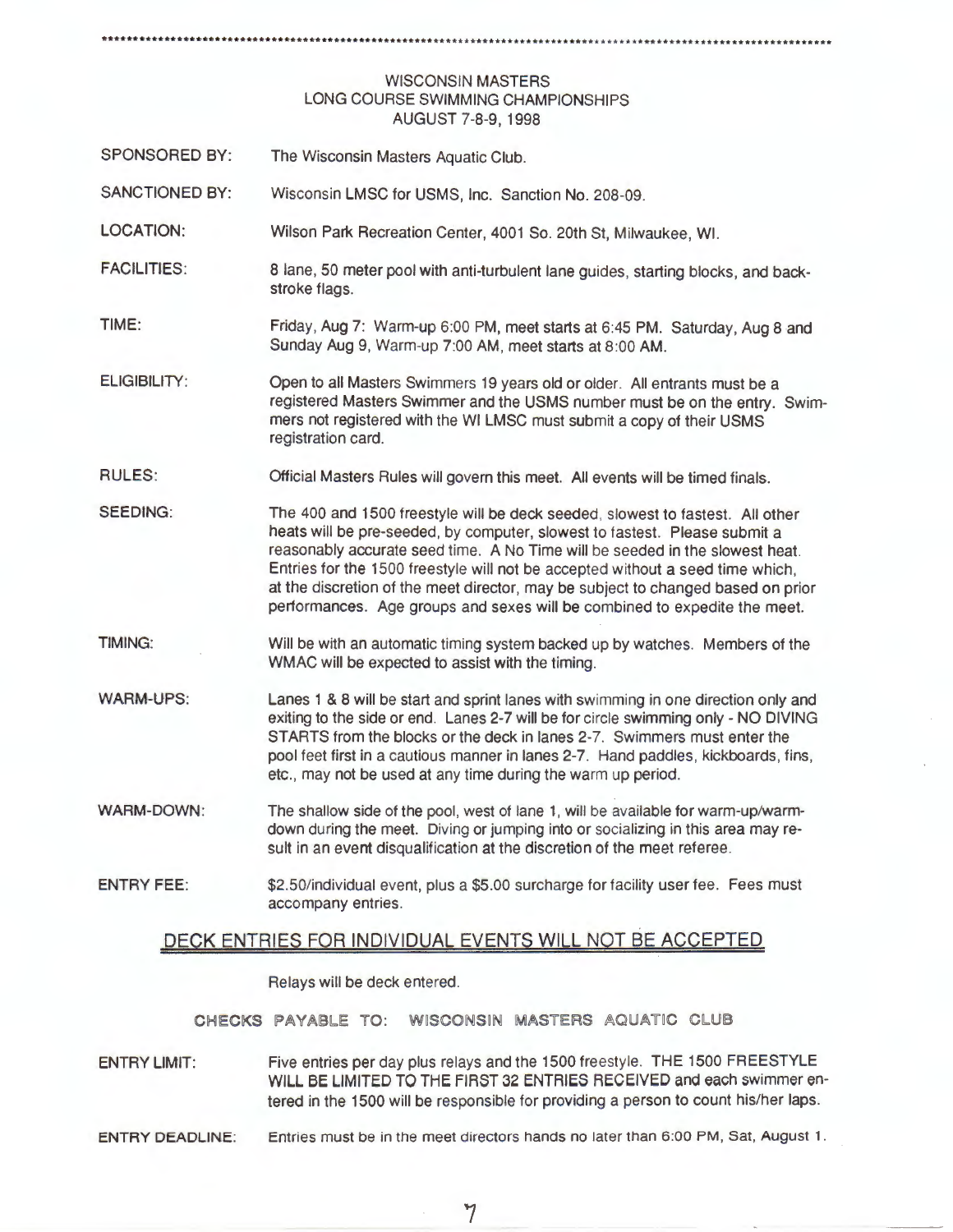ENTRY FORM: The official entry form must be used, one person per form and the waiver must be signed without any alterations.

AWARDS: Ribbons for 1st through 3rd place.

MEET DIRECTOR: John Bauman, 11917 W. Rainbow Ave, West Allis, WI 53214 ( 414-453-7336)

#### SCHEDULE OF EVENTS:

Friday, August 7 - Warm-up 6:00 PM 1. 1500 freestyle

| Saturday Aug. 8 |                     | Sunday Aug. 9   |                     |
|-----------------|---------------------|-----------------|---------------------|
|                 | Warm-up 7:00 AM     |                 | Warm-up 7:00 AM     |
| 2.              | 50 M butterfly      | 12.             | 50 M freestyle      |
| 3.              | 400 M IM            | 13.             | 200 M IM            |
| 4.              | 200 M backstroke    | 14.             | 100 M backstroke    |
| 5.              | 100 M freestyle     | 15.             | 200 M breastroke    |
| 6.              | 100M breastroke     | 16.             | 200 M freestyle     |
| 7.              | 50 M backstroke     | 17.             | 100 M butterfly     |
| 8.              | 200 M butterfly     | 18.             | 50 M breastroke     |
| 9.              | 200 M free relay*   | 19.             | 200 M medley relay* |
| 10.             | 400 M medley relay* | 20 <sub>2</sub> | 400 M free relay*   |
| 11.             | 800 M free relay*   | 21.             | 400 M freestyle     |
|                 |                     |                 |                     |

\*RELAYS MAY BE ALL MEN, ALL WOMEN, OR MIXED. SUBMIT RELAY ENTRIES AT THE MEET.

#### \*\*\*\*\*\*\*\*\*\*\*\*\*\*\*\*\*\*\*\*\*\*\*\*\*\*\*\*\*\*\*\*\*\*\*\*\*\*\*\*\*\*\*\*\*\*\*\*\*\*\*\*\*\*\*\*\*\*\*\*\*\*\*\*\*\*\*\*\*\*\*\*\*\*\*\*\*\*\*\*\*\*\*\*\*\*\*\*\*\*\*\*\*\*\*\*\*\*\*\*\*\*\*\*\*\*\*\*\*\*\*\*\*\*\*\*\*

# GUIDELINES TO WATACH YOUR WEIGHT from Shark Snooze

NEW MEAL APPEAL: People on diets tend to eat the same thing day after day, leading to boredom and binging. Try two new recipes every month. Serve soup. Broth-based, vegetable laden soups are naturally low in fat and calories. Pass up foods you don't like, even nutritious ones. Forcing down something you hate will turn you off to healthy eating.

FAT-TRIMMERS: Go meatless three days a week. Mix meat with rice or pasta to stretch it. Switching from 2 glasses of whole milk a day to 2 glasses of 1 percent can mean losing 10 pounds a year.

SALAD TRIMMERS: Put dressing in a spray bottle and mist salads. When eating out request dressing on the side. Stick to high-fiber salad bar fillers such as beans and raw vegetables.

DE-FATTING DINING: Balance a high-fat entree with a light dessert such as fruit ice. Skip the entree and order a few light appetizers. Eat the bread. It's a good, low-fat source of complex carbohydrates. Some restaurants serve over-size portions. Take some home.

DIET-WISE DESSERTS: Do your baking in the morning. At that early hour, rich ingredients are less tempting. Don't taste batter while baking, but allow yourself a small serving when done. Don't deprive yourself - you'll eventually give in and overdo it.

LIQUID ASSETS: Mix high-calorie fruit juices in favor of mineral water or water flavored with juice. Substituting club soda for a daily regular soda can mean shedding a pound a month. Curb caffeine, which may boost hunger. Limit calorie-packed alcohol to two drinks per day. Drink two calorie free drinks for every alcoholic one.

TRY MOTIVATOR: You should feel noticeable better after just one day of lowfat eating. If you don't, you haven't cut back enough. Don't broadcast your weightloss intentions. It's an open invitation for diet saboteurs. Forget the scale. It doesn't take into account increases in muscle, which weigh more than fat. Anticipate setbacks. When you slip, take the long view. Overeating one day isn't as important as what you eat over a whole week.

EXERCISE ADVANTAGE: Feeling down? Take a fast walk. Exercise boosts mood. Get active. Maren in place while you're on the phone. Walk instead of driving. Turn off the tube. Watching TV slows your metabolic rate. No time to exercise? Make an appointment with yourself on your calender - and keep it.

8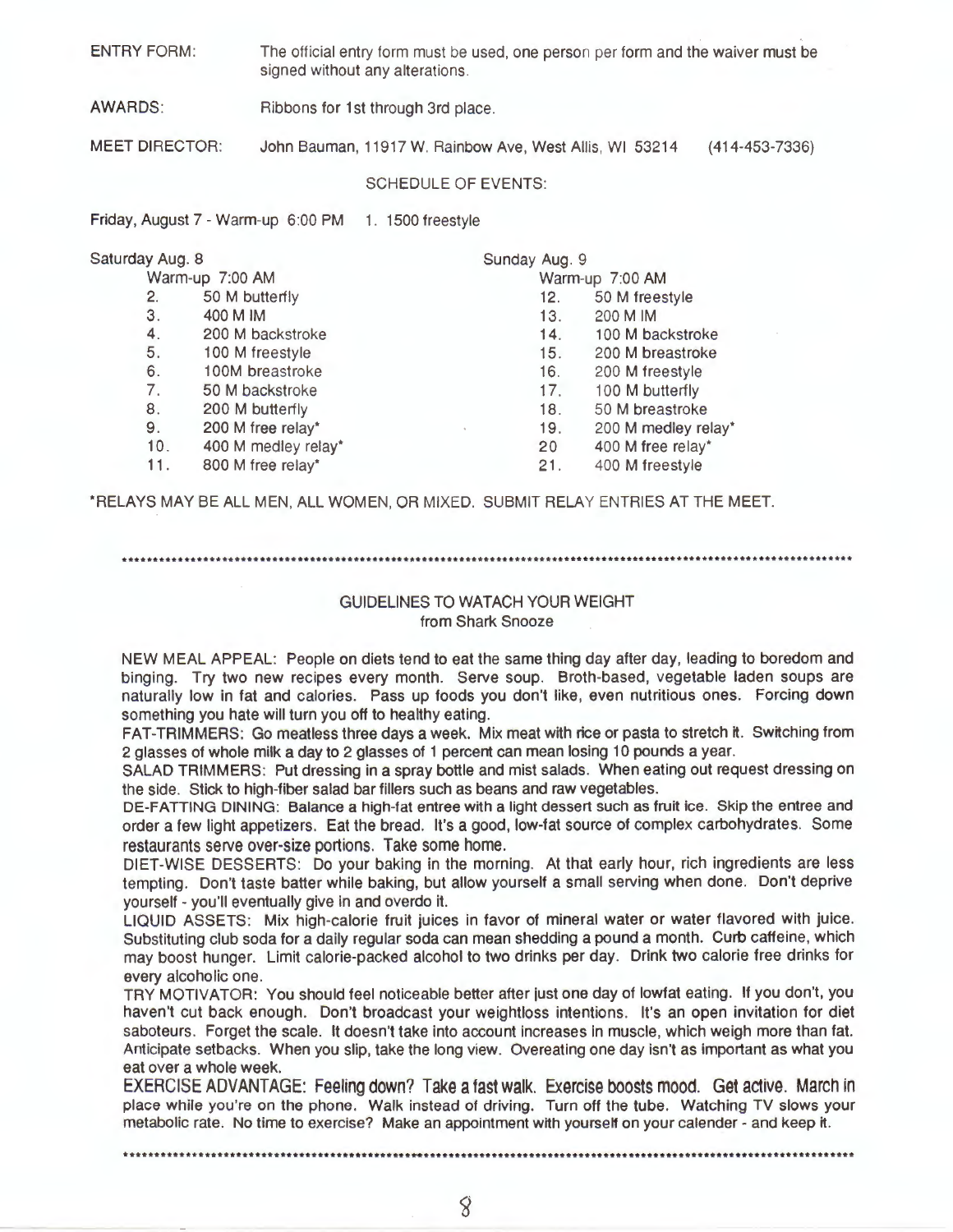# ENTRY FORM WISCONSIN MASTERS CHAMPIONSHIPS August 7-8-9, 1998

| <b>NAME</b>                                                                                                                                                                                                                                      | <b>TEAM</b>  | <b>MALE</b><br><b>FEMALE</b> |
|--------------------------------------------------------------------------------------------------------------------------------------------------------------------------------------------------------------------------------------------------|--------------|------------------------------|
| USMS NO:<br><u> La Carlo Carlo de la Carlo de la Carlo de la Carlo de la Carlo de la Carlo de la Carlo de la Carlo de la Carlo de la Carlo de la Carlo de la Carlo de la Carlo de la Carlo de la Carlo de la Carlo de la Carlo de la Carlo d</u> | BIRTH DATE   | AGE                          |
| <b>ADDRESS</b>                                                                                                                                                                                                                                   |              |                              |
| CITY                                                                                                                                                                                                                                             | <b>STATE</b> | ZIP                          |
| <b>PHONE</b>                                                                                                                                                                                                                                     |              |                              |

#### SCHEDULE OF EVENTS

| Friday, August 7   |     |                     | <b>Seed Time</b> |     |                     |           |
|--------------------|-----|---------------------|------------------|-----|---------------------|-----------|
|                    | 1.  | 1500 M freestyle    |                  |     |                     |           |
| Saturday, August 8 |     |                     | Seed Time        |     | Sunday, August 9    | Seed Time |
|                    | 2.  | 50 M freestyle      |                  | 12. | 50 M freestyle      |           |
|                    | 3.  | 400 M IM            |                  | 13. | 200 M IM            |           |
|                    | 4.  | 200 M backstroke    |                  | 14. | 100 M backstroke    |           |
|                    | 5.  | 100 M freestyle     |                  | 15. | 200 M breastroke    |           |
|                    | 6.  | 100 M breastroke    |                  | 16. | 200 M freestyle     |           |
|                    | 7.  | 50M backstroke      |                  | 17. | 100 M butterfly     |           |
|                    | 8.  | 200 M butterfly     |                  | 18. | 50 M breastroke     |           |
|                    | 9.  | 200 M free relay*   |                  | 19. | 200 M medley relay* |           |
|                    | 10. | 400 M medley relay* |                  | 20. | 400 M free relay*   |           |
|                    | 什1. | 800 M free relay*   |                  | 21. | 400 M freestyle     |           |

\*RELAYS WILL BE DECK ENTERED AND MAY BE ALL MEN, ALL WOMEN, OR MIXED.

| <b>SURCHARGE</b> |                            | 5.00 |
|------------------|----------------------------|------|
| ENTRY FEES       | INDIVIDUAL EVENTS @ \$2.50 |      |
|                  | <b>TOTAL FEES</b>          |      |
|                  |                            |      |

# LIABILITY RELEASE

I, the undersigned participant, intending to be legally bound, hereby certify that I am physically fit and have not been otherwise informed by a physician. I acknowledge that I am aware of all of the risks inherent in Masters Swimming (training and competition) including possible permanent disability or death, and agree to assume all of those risks. AS A CONDITION OF MY PARTICIPATION IN THE MASTERS SWIMMING PROGRAM OR ANY ACTIVITIES INCIDENT THERETO, I HEREBY WAIVE ANY AND ALL RIGHTS TO CLAIMS FOR LOSS OR DAMAGES, INCLUDING ALL CLAIMS FOR LOSS OR DAMAGES CAUSED BY THE NEGLIGENCE, ACTIVE OR PASSIVE, OF THE FOLLOWING: UNITED STATES MASTERS SWIMMING, INC., THE LOCAL MASTERS SWIMMING COMMITTEES, THE CLUBS, HOST FACILITIES, MEET SPONSORS, MEET COMMITTEES, OR ANY INDIVIDUALS OFFICIATING AT THE MEETS OR SUPERVISING SUCH ACTIVITIES. In addition, I agree to abide by and be governed by the rules of USMS.

| <b>SIGNED</b> | DATE<br>$\sim$ $\sim$ $\sim$ |
|---------------|------------------------------|

\*\*\*\* \*\*\*\*\*\*·\*\*\* •·••·· \*\*\* ••••••••••••• \*\*\* \* ••• \*\*\* \*\* \* \*\* \* \*\*\* \* \* \* \*\* ~··· •• \* ••••• \*\*\* \*\*\*\* ••• \*\* \* •• \* ••• •• \* ••• \*\* ••••• \*\* ••• \*\*\* \* \*\*\*\*\*